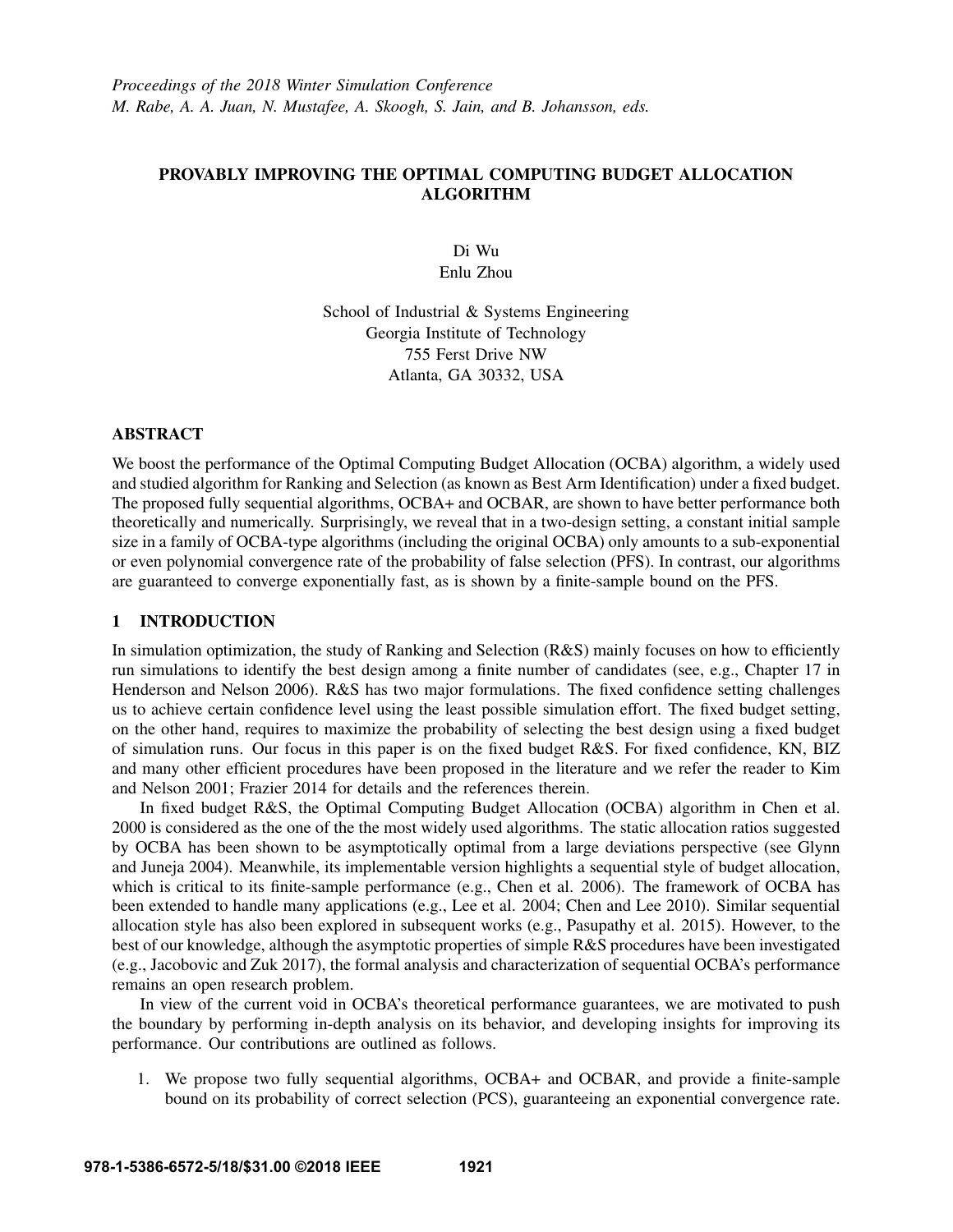- 2. It is revealed that for a two-design case, if OCBA, OCBA+ and OCBAR choose a constant initial sample size, then the PCS converges only at a *sub-exponential* (or even *polynomial*) rate.
- 3. Numerical experiments are conducted to show that both OCBA+ and OCBAR can achieve higher PCS than the original OCBA under the same budget.

# 2 PROBLEM SETUP

We briefly review the setup for the fixed budget R&S problem and lay down some notations. Given a set of *K* designs  $\mathscr{I} = \{1, 2, ..., K\}$ , the goal is to find (without loss of generality) the one with the highest expected performance. Each design's expected performance is unknown, and is typically evaluated through multiple simulation runs and approximated by the sample mean

$$
\bar{X}_{i,N_i} = \frac{1}{N_i} \sum_{r=1}^{N_i} X_{ir},
$$

where  $X_i$  is a random variable representing design *i*'s *r*th simulation output, and  $N_i$  is the number of times design *i* has been simulated. We will drop the subscript *N<sup>i</sup>* when there is no ambiguity. The true and the observed best designs are denoted by

$$
b = \underset{i \in \mathscr{I}}{\arg \max} \mu_i, \qquad \hat{b} := \underset{i \in \mathscr{I}}{\arg \max} \bar{X}_i,
$$

respectively. We make the following standard assumptions to avoid technicalities, where  $\mathcal N$  denotes a normal distribution.

# Assumption 1

- 1. The best design is unique, i.e., *b* is a singleton.
- 2. *X<sub>ir</sub>* ∼  $\mathcal{N}(\mu_i, \sigma_i^2)$  and are independent across all  $i \in \mathcal{I}$  and  $r = 1, 2, \dots$

Then, under a fixed budget *T* of total simulation runs, the goal is to maximize the probability of correct selection (PCS), i.e.,

$$
\text{PCS} := \mathbb{P}\left(\hat{b} = b\right) = \mathbb{P}\left\{\bigcap_{i \neq b} \{\bar{X}_b > \bar{X}_i\}\right\},\
$$

by carefully allocating the budget. Several algorithms have been proposed for solving this problem, and their performance is typically measured via the following approaches. The first approach is to take a large deviations (LD) perspective. Denoting by PFS the probability of false selection (defined as 1−PCS), it has been shown that many algorithms exhibit the behavior

$$
-\lim_{T\to\infty}\frac{1}{T}\log\mathrm{PFS}_{\mathscr{A}}(T,P)=R_{\mathscr{A}}(P),
$$

where  $\mathscr A$  is an algorithm, *P* is a problem instance, PFS<sub> $\mathscr A$ </sub> $(T, P)$  is the PFS of  $\mathscr A$  under budget *T* and problem *P*, and  $R_{\mathscr{A}}(\cdot) \ge 0$  is called the LD rate function. Asymptotically optimal algorithms can be derived by maximizing  $R_{\mathscr{A}}$  (see, e.g., Glynn and Juneja 2004; Glynn and Juneja 2015), but it is an insufficient performance measure since it only focuses on the asymptotic performance. For example, although  $Te^{-T}$ ,  $T^2e^{-T}$ ,  $T^3e^{-T}$ ,... all have the same LD rate, they behave quite differently for small values of *T*. The second approach is to approximate PFS<sub>A</sub> $(T, P)$  using tight bounds, but it could be very challenging for highly adaptive algorithms such as OCBA (see Section 3.1 for details). Another approach is to plot out the PCS curve and visually inspect how fast it converges to 1 as *T* increases. The main criticism, however, is that such results are problem-specific and may not represent the general performance very well. In this paper, we will improve OCBA from an LD perspective, where the improvement is substantiated by a finite-sample PFS bound combined with numerical results.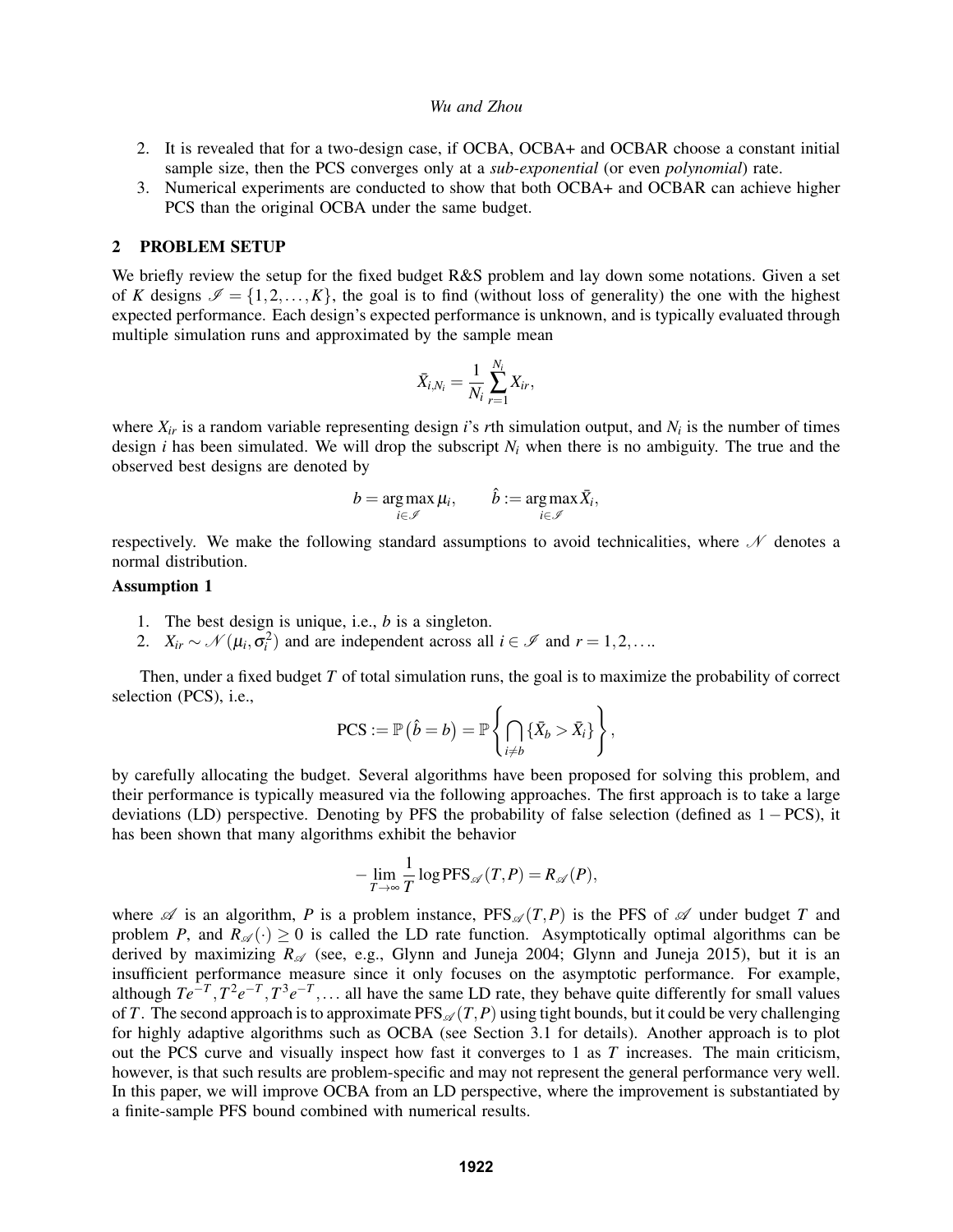# Algorithm 1 OCBA (Chen et al. (2000))

- 1: Input: *N*0,∆,*T*.
- 2: **Initialization:** Simulate each design  $N_0$  times and compute  $\bar{X}_i$  and  $S_i^2$ .  $N_i \leftarrow N_0$ .  $T' \leftarrow N_0 K$ .
- 3: while  $\sum_{i \in \mathcal{I}} N_i \leq T$  do
- 4: Compute  $\hat{\alpha}_1, \dots, \hat{\alpha}_K$  using (1) and plug-in estimates.
- 5: **for**  $i = 1, ..., K$  **do**
- 6: Run max $\{0, \lfloor \hat{\alpha}_i T' \rfloor N_i\}$  replications for design *i*.
- 7:  $N_i \leftarrow \max\{N_i, \lfloor \hat{\alpha}_i T' \rfloor\}$ . Update  $\bar{X}_i$  and  $S_i$ .
- 8: end for

```
9: T
        v' \leftarrow T' + \Delta.
```
10: end while

11: **Output:**  $\hat{b} = \arg \max_{i \in \mathcal{I}} \bar{X}_i$ .

# 3 IMPROVING THE OCBA ALGORITHM

The plan of this section is to first review the original OCBA algorithm, and then present the improved versions for comparison. Our purpose is to help the reader quickly grasp the motivations behind our algorithms, while results involving more technicalities are deferred to Section 4.

### 3.1 OCBA+ Algorithm

The original OCBA algorithm proposed in Chen et al. 2000 is summarized in Algorithm 1, and it is built on two key components. One is the inverse signal-to-noise ratio allocation rule,

$$
\alpha_b = \sigma_b \sqrt{\sum_{i \neq b} \frac{\alpha_i^2}{\sigma_i^2}}, \qquad \frac{\alpha_i}{\alpha_j} = \frac{\sigma_i^2/\delta_{bi}^2}{\sigma_j^2/\delta_{bj}^2}, \quad i \neq j \neq b,
$$
\n(1)

where  $\alpha_i := N_i/T$  and  $\delta_{bi} := \mu_b - \mu_i$ . The ratios in (1) are derived through asymptotically maximizing an approximated PCS as  $T \to \infty$ . In practice, the  $\mu_i$ 's and  $\sigma_i$ 's are unknown and thus are replaced by their estimates  $\bar{X}_i$  and  $S_i$ . We let  $\hat{\alpha}_i$  denote the estimated  $\alpha_i$  by plugging in  $\mu_i$ 's and  $\sigma_i$ 's in (1). This leads to the other more important component (see Chen et al. 2006 on its efficiency): sequential allocation, where at each iteration OCBA increases the available budget  $T'$  by  $\Delta$ , updates the estimates timely, and matches the *Ni*'s with the recomputed allocation ratios to the greatest possible extent. This adaptive scheme makes OCBA particularly robust against estimation noise. However, as we will show in Section 4.1, a major drawback of a constant *N*<sup>0</sup> is that it only leads to a polynomial convergence rate of PCS.

#### Algorithm 2 OCBA+

- 1: **Input:**  $\alpha_0 \in (0,1), T$ .
- 2: **Initialization:** Simulate each design  $N_0 = \lfloor \alpha_0 T/K \rfloor$  times and compute  $\bar{X}_i$  and  $S_i^2$ .  $N_i \leftarrow N_0$ .
- 3: while  $\sum_{i \in \mathcal{I}} N_i \leq T$  do
- 4: Compute  $\hat{\alpha}_1, \dots, \hat{\alpha}_K$  using (1) and plug-in estimates.
- 5: Simulate design  $l = \arg \max_i \hat{\alpha}_i / N_i$  once.
- 6:  $N_l \leftarrow N_l + 1$ . Update  $\bar{X}_l$  and  $S_l$ .
- 7: end while
- 8: **Output:**  $\hat{b} = \arg \max_{i \in \mathcal{I}} \bar{X}_i$ .

To fix this, we propose the OCBA+ algorithm, which is presented in Algorithm 2. We motivate OCBA+ as follows. The ratio  $\alpha_0$  is a constant between 0 and 1, which forces  $N_0$  to grow proportionally with *T* and guarantees that the PFS converges exponentially fast (see Section 4.3). In addition, similar to the "most starving" version in Chen and Lee 2010, we get rid of ∆ and modify Algorithm 1 into a fully sequential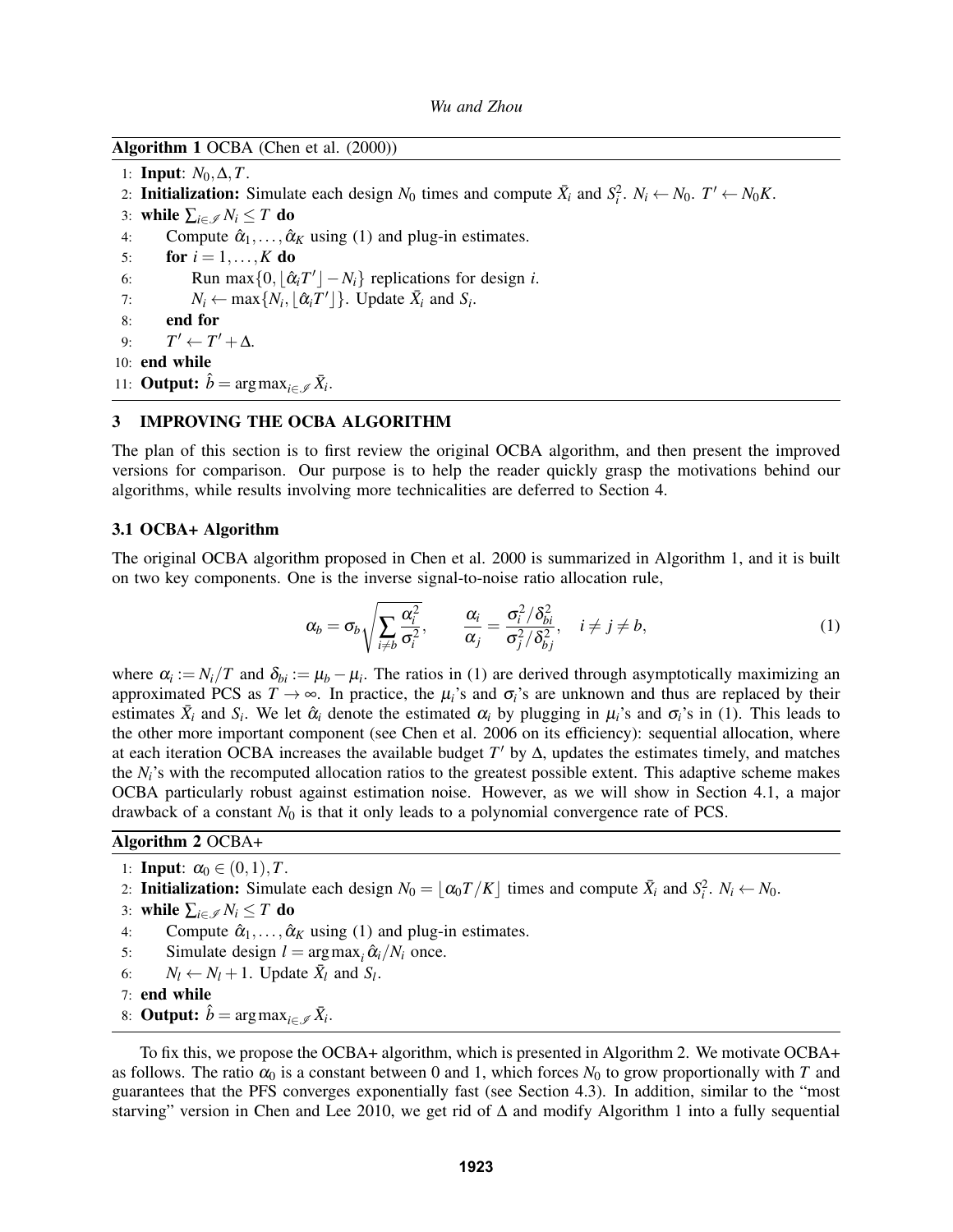one: at each step we compute the ratio  $\hat{\alpha}_i/N_i$  as a measure of how much design *i*'s allocated budget deviates from the target ratios. Then, the next simulation replication goes to the design with the largest such ratio, since it is the least sampled (with respect to the ratios) and hence needs simulation the most. This way, we try to explicitly match that the ratios  $N_i/T$ 's with those specified in (1). As we shall see in Sections 4.1 and 5, the fully sequential feature of OCBA+ not only facilitates theoretical analysis, but also improves OCBA's numerical performance.

# 3.2 OCBAR Algorithm

In addition to OCBA+, we propose another fully sequential algorithm, OCBAR ("R" meaning "Randomized"), which is summarized in Algorithm 3. Notice that OCBAR also requires  $N_0$  to grow proportionally with *T*. This is because a constant  $N_0$  will again result in a sub-exponential convergence rate of the PCS, as we shall see in Section 4.2. The only difference between OCBAR and OCBA+ is in step 5, where the next design to simulate is randomly sampled by using the ratios  $(\hat{\alpha}_1, \dots, \hat{\alpha}_K)$  as a probability distribution. The rationale behind the randomized sampling strategy is twofold:

- 1. Similar to many randomized algorithms, the randomness in OCBAR is introduced for "exploring" the design space, especially when we are not confident about the designs' performance due to estimation error in early stages.
- 2. Using  $(\hat{\alpha}_1,\ldots,\hat{\alpha}_K)$  as a sampling distribution still achieves the optimal allocation ratios in (1) asymptotically as  $T \rightarrow \infty$ .

# Algorithm 3 OCBAR

- 1: **Input:**  $\alpha_0 \in (0,1), T$ .
- 2: **Initialization:** Simulate each design  $N_0 = \lfloor \alpha_0 T/K \rfloor$  times and compute  $\bar{X}_i$  and  $S_i^2$ .  $N_i \leftarrow N_0$ .
- 3: while  $\sum_{i \in \mathcal{I}} N_i \leq T$  do
- 4: Compute  $\hat{\alpha}_1, \dots, \hat{\alpha}_K$  using (1) and plug-in estimates.
- 5: Independently draw a design *l* from the distribution specified by  $\hat{\alpha}_1, \ldots, \hat{\alpha}_K$ .
- 6: Simulate design *l* once.  $N_l \leftarrow N_l + 1$ . Update  $\bar{X}_l$  and  $S_l$ .
- 7: end while
- 8: **Output:**  $\hat{b} = \arg \max_{i \in \mathcal{I}} \bar{X}_i$ .

# 4 CONVERGENCE ANALYSIS

In this section, we focus on a two-design case and reveal that if the initial sample size  $N_0$  is chosen as a constant (independent of *T*), then OCBA, OCBA+ and OCBAR can only achieve a sub-exponential convergence rate of PCS, essentially due to the error in variance estimation. In particular, the convergence rate of OCBA and OCBA+ with a constant initial sample size is at most polynomial. Furthermore, we show that OCBA+ and OCBAR can achieve an exponential convergence rate. Although it is known that any static allocation achieves exponential convergence rate (see Glynn and Juneja 2004), our results do not imply adaptive algorithms such as OCBA, which only achieve sub-exponential convergence rate, are inferior than static allocations. Instead, abundant empirical results in the literature have shown that adaptive algorithms usually work better. The reason is, exactly as we have mentioned at the end of Section 2, that the convergence rate is only asymptotic and thus has limited implication on finite-sample performance. However, within the same class of OCBA-type algorithms, we show that OCBA+ and OCBAR are improved versions of the original OCBA in terms of both asymptotic convergence rate theoretically (in Section 4) and finite-sample performance empirically (in Section 5).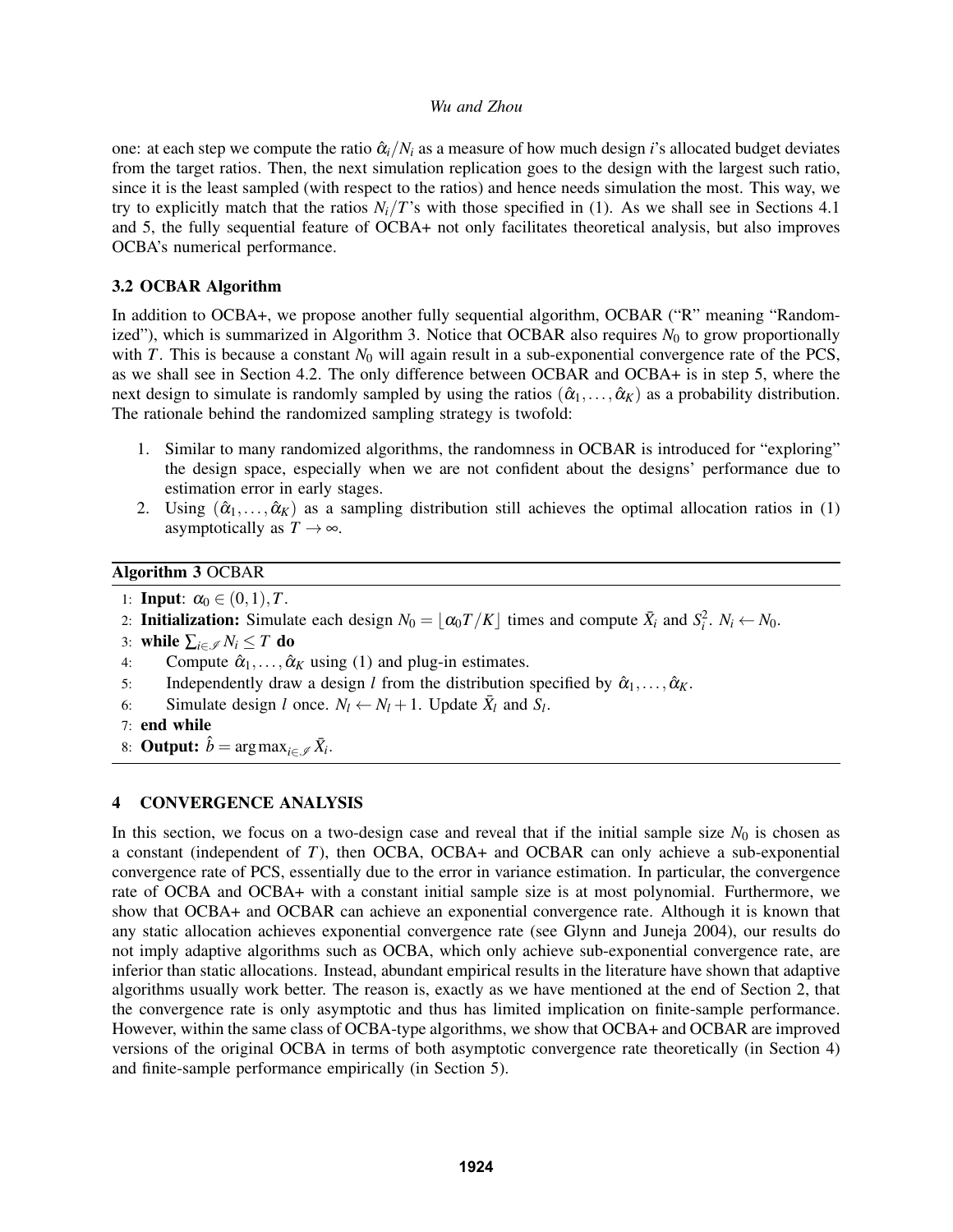#### 4.1 Constant  $N_0$  in OCBA+ and OCBA

To keep the main idea uncluttered, we study the special case of  $K = 2$  and analyze the convergence rate for OCBA+. Note that in the two-design case, the allocation rule in (1) reduces to  $\alpha_1/\alpha_2 = \sigma_1/\sigma_2$ . Later we will discuss the possibility of extending our result to the original OCBA with  $K \geq 3$ .

**Theorem 1** Let Assumption 1 hold, and suppose that  $K = 2$  and  $\mu_1 > \mu_2$ . If OCBA+ chooses a constant  $N_0 \geq 2$ , then there exists some constant  $C > 0$  such that

$$
PFS(T) \ge \frac{C}{(T - N_0)^{N_0 - 1}}, \quad \forall T \ge 2N_0. \tag{2}
$$

Theorem 1 is somewhat surprising since it is sharply different from the common practice of OCBA using a constant initial sample size. As an extreme case, for  $N_0 = 2$  the PFS converges as slowly as  $1/T$ . Before proving Theorem 1, we first derive a few intermediate results that will come in handy. The key is to characterize the distributions of  $\bar{X}_{1,N_1}$  and  $\bar{X}_{2,N_2}$  conditional on  $N_1$ . Notice that for OCBA+,  $N_1$  and  $N_2$  are influenced by the sequentially updated  $S_1$ ,  $S_2$ ,  $N_1$ ,  $N_2$  and a complicated feedback mechanism. Fortunately, the normal distribution enjoys the following nice property.

**Lemma 1** Let  $\bar{X}_n$  and  $S_n^2$  be the sample mean and sample variance of *n* i.i.d. normal random variables, respectively. Then, for all  $n \ge 2$ ,  $\bar{X}_n$  is independent of  $(\bar{S}_2^2, \bar{S}_3^2, \ldots, \bar{S}_n^2)$ .

*Proof.* For any  $2 \le k \le n$ ,  $S_k^2$  is a function of the deviations  $(\bar{X}_k - X_1, \ldots, \bar{X}_k - X_k)$ . Thus, it suffices to show that

$$
\bar{X}_n \perp ((\bar{X}_2 - X_1, \bar{X}_2 - X_2), \ldots, (\bar{X}_n - X_1, \ldots, \bar{X}_n - X_n)),
$$

where  $\perp$  denotes independence and the right hand side (RHS) is denoted by  $Y_n$ . Note that  $(\bar{X}_n, Y_n)$  is a linear transformation of  $(X_1, \ldots, X_n)$  and hence are jointly normal, the result follows from

$$
Cov(\bar{X}_n, \bar{X}_k - X_j) = 0, \quad \forall 2 \le k \le n, j \le k,
$$
\n(3)

which can be verified easily through a direct computation.

Lemma 1 generalizes a classical result that  $\bar{X}_n$  and  $S_n^2$  are independent for normal distribution. Its implication for our context is given by the following corollary.

Corollary 2 For OCBA+ with  $K = 2$ ,  $(\bar{X}_{1,N_1}, \bar{X}_{2,N_2}) | N_1 \sim (Z_1, Z_2)$  almost surely, where  $Z_1$  and  $Z_2$  are independent  $\mathcal{N}(\mu_1, \sigma_1^2/N_1)$  and  $\mathcal{N}(\mu_2, \sigma_2^2/(T-N_1))$  random variables, respectively.

*Proof.* For  $N_0 \leq k \leq T - N_0$ , let

$$
Y_{1,k} := (S_{1,N_0}, \ldots, S_{1,k}), \quad Y_{2,k} := (S_{2,N_0}, \ldots, S_{2,k}).
$$

Note that  $N_1 = k$  if and only if  $(Y_{1,k}, Y_{2,T-k})$  falls into some set  $A_k(T)$ . Furthermore, following the proof of Lemma 1, it can be shown that  $(\bar{X}_{1,k}, \bar{X}_{2,T-k})$  ⊥  $(Y_{1,k}, Y_{2,T-k})$  since  $(X_{1,1}, X_{1,2}, ...)$  ⊥  $(X_{2,1}, X_{2,2}, ...)$ . Thus, for any  $N_0 \leq k \leq T - N_0$ ,

$$
\mathbb{P}(\bar{X}_{1,N_1} \leq x, \bar{X}_{2,N_2} \leq y \mid N_1 = k) \n= \mathbb{P}(\bar{X}_{1,k} \leq x, \bar{X}_{2,T-k} \leq y \mid (Y_{1,k}, Y_{2,T-k} \in A_k(T))) \n= \mathbb{P}(\bar{X}_{1,k} \leq x, \bar{X}_{2,T-k} \leq y).
$$

Since  $\bar{X}_{1,k} \perp \bar{X}_{2,T-k}$ , the conclusion follows.

Corollary 2 guarantees that for OCBA+, conditional on  $N_1$ , the joint distribution of the two designs's means are still independent normal random variables. In addition to the above results, we also need the following lemma regarding a tail bound of sample standard deviation.

 $\Box$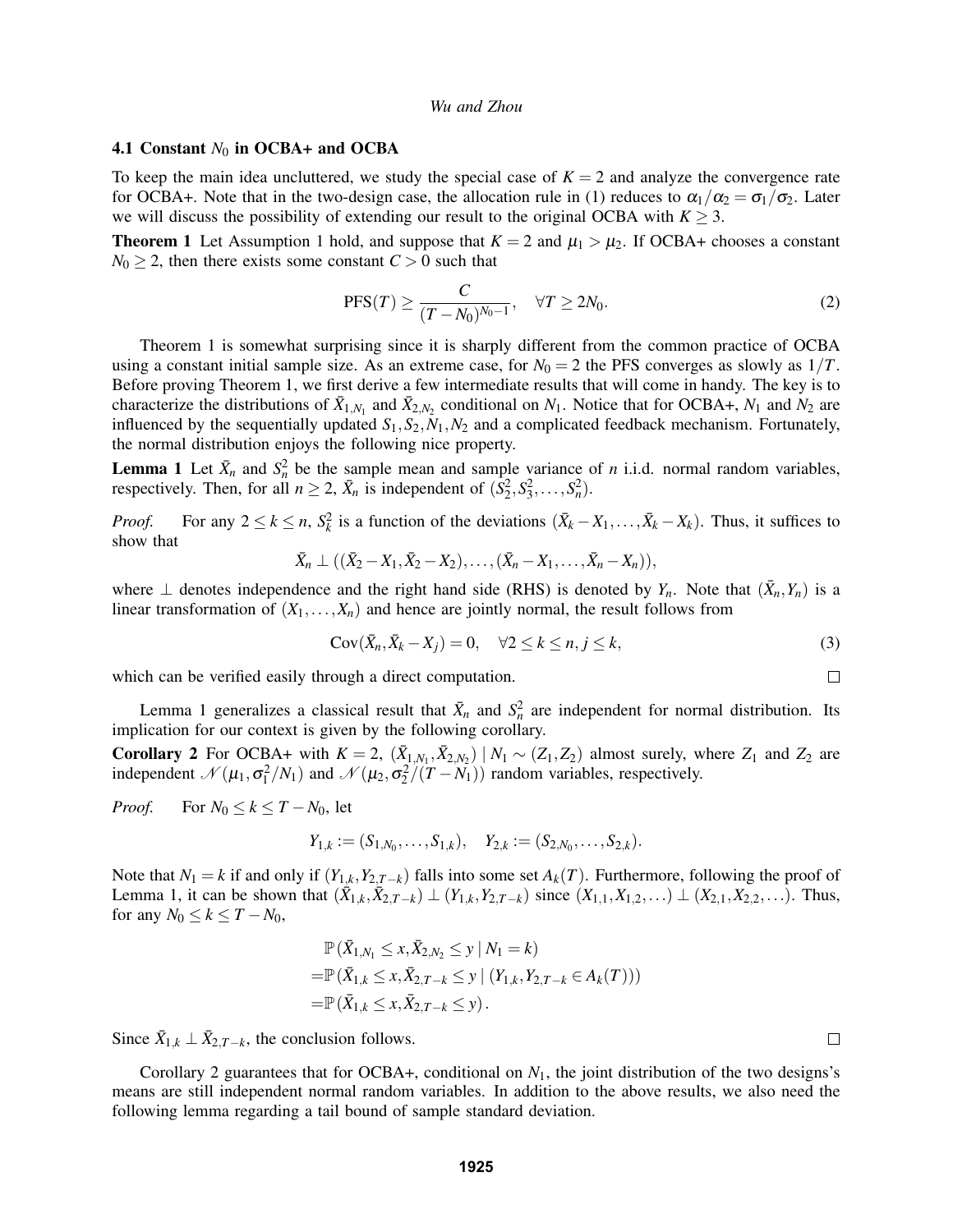**Lemma 2** Let  $S_n^2$  be the variance estimate of *n* i.i.d. normal samples with variance  $\sigma^2$ . Then, for any  $0 < x < \sigma$ .

$$
\mathbb{P}(S_n \leq \sigma - x) \leq \exp\left\{-\frac{(n-1)}{4}\left[1-\left(\frac{\sigma - x}{\sigma}\right)^2\right]^2\right\}.
$$
 (4)

*Proof.* According to Lemma 1 in Laurent and Massart 2000, if  $X \sim \chi^2(n)$ , then

 $\mathbb{P}(X - n \leq -2\sqrt{2})$  $\overline{nx}$ )  $\leq e^{-x}$ ,  $\forall x > 0$ ,

Since  $(n-1)S_n/\sigma^2 \sim \chi^2(n-1)$ , (4) can be derived by using a change of variable.

We now present the proof of theorem 1, where the main idea is to look at an "extreme" event *E* where design 1 gets "frozen" after initialization (i.e., it will not be simulated after the initial  $N_0$  replications), and  $\bar{X}_{1,N_0}$  falls below  $\mu_2 - \eta$  for some  $\eta > 0$ . Note that we only simulate design 1 if  $S_1/N_1 > S_2/N_2$ . Thus, event *E* suggests that  $S_{1,N_0}/N_1 < S_{2,k}/N_2$  for all  $k = N_0, \ldots, T - N_0$ . In that case,  $\bar{X}_2$  will converge to  $\mu_2$  while  $\bar{X}_1$  never gets updated, resulting in a higher chance of false selection. The rest is to bound the probability of *E* from below and show that *E* is not too rare.

*Proof of Theorem 1.* Choose any  $\eta > 0$  and  $\varepsilon \in (0, \sigma_2)$ . We construct the following events.

$$
E_1 := \{\bar{X}_{1,N_0} \le \mu_2 - \eta\},
$$
  
\n
$$
E_{2,\varepsilon} := \{S_{2,k} > \sigma_2 - \varepsilon, \forall k \ge N_0\},
$$
  
\n
$$
E_{3,\varepsilon}(T) := \left\{\frac{S_{1,N_0}}{N_0} < \frac{\sigma_2 - \varepsilon}{T - N_0}\right\},
$$
  
\n
$$
E_4(T) := \left\{\bar{X}_{2,T-N_0} > \mu_2 - \frac{\eta}{2}\right\}.
$$

By Corollary 2, these events are mutually independent for all  $T \geq 2N_0$ . Moreover, if they occur simultaneously, then we have a false selection. We lower bound the probability of each event as follows.

- 1. *E*<sub>1</sub>: Since *N*<sup>0</sup> is constant, we have  $\mathbb{P}(E_1) > C_1$  for some  $C_1 > 0$ .
- 2.  $E_{2,\varepsilon}$ : By a union bound,

$$
\mathbb{P}(E_{2,\varepsilon}) \geq 1 - \sum_{k=N_0}^{\infty} \mathbb{P}(S_{2,k} \leq \sigma_2 - \varepsilon).
$$

Apply (4) in Lemma 2 to each term in the sum and we have

$$
\mathbb{P}(S_{2,k} \leq \sigma_2 - \varepsilon) \leq \exp\left(-\frac{1}{4}\left[1-\left(\frac{\sigma_2-\varepsilon}{\sigma_2}\right)^2\right]^2(k-1)\right) \leq C_{\varepsilon}\exp(-\gamma_{\varepsilon}k),
$$

where  $\gamma_{\varepsilon} := \frac{1}{4}$ 4  $\left[1-\left(\frac{\sigma_2-\varepsilon}{\sigma_2}\right)\right]$  $\sigma_2$  $\left[2\right]^{2}$ and  $C_{\varepsilon} := e^{\gamma_{\varepsilon}}$ . Thus, for any  $l \geq 2$ ,

$$
\sum_{k=l}^{\infty} \mathbb{P}(S_{2,k} \leq \sigma_2 - \varepsilon) \leq \frac{C_{\varepsilon} e^{-\gamma_{\varepsilon} l}}{1 - e^{-\gamma_{\varepsilon}}},\tag{5}
$$

so there exists  $L \geq 2$  such that

$$
\sum_{k=L}^{\infty} \mathbb{P}(S_{2,k} \leq \sigma_2 - \varepsilon) < \frac{1}{4}.\tag{6}
$$

If  $L \leq N_0$ , then  $\mathbb{P}(E_{2,\varepsilon}) \geq \frac{3}{4}$  $\frac{3}{4}$ . Otherwise if  $L > N_0$ , then there exists  $\tilde{\varepsilon} \in (0, \sigma_2)$  such that  $\sum_{k=N_0}^{L-1} \mathbb{P}(S_{2,k} <$  $\vert \sigma_2 - \tilde{\epsilon}\vert < \frac{1}{4}$  $\frac{1}{4}$ . Take  $\varepsilon' := \max{\{\varepsilon, \tilde{\varepsilon}\}\}\$ , then (6) still holds because its LHS becomes smaller, and we have  $\mathbb{P}(E_{2,\varepsilon'}) \geq 1 - \frac{1}{4} - \frac{1}{4} = \frac{1}{2}$  $rac{1}{2}$ .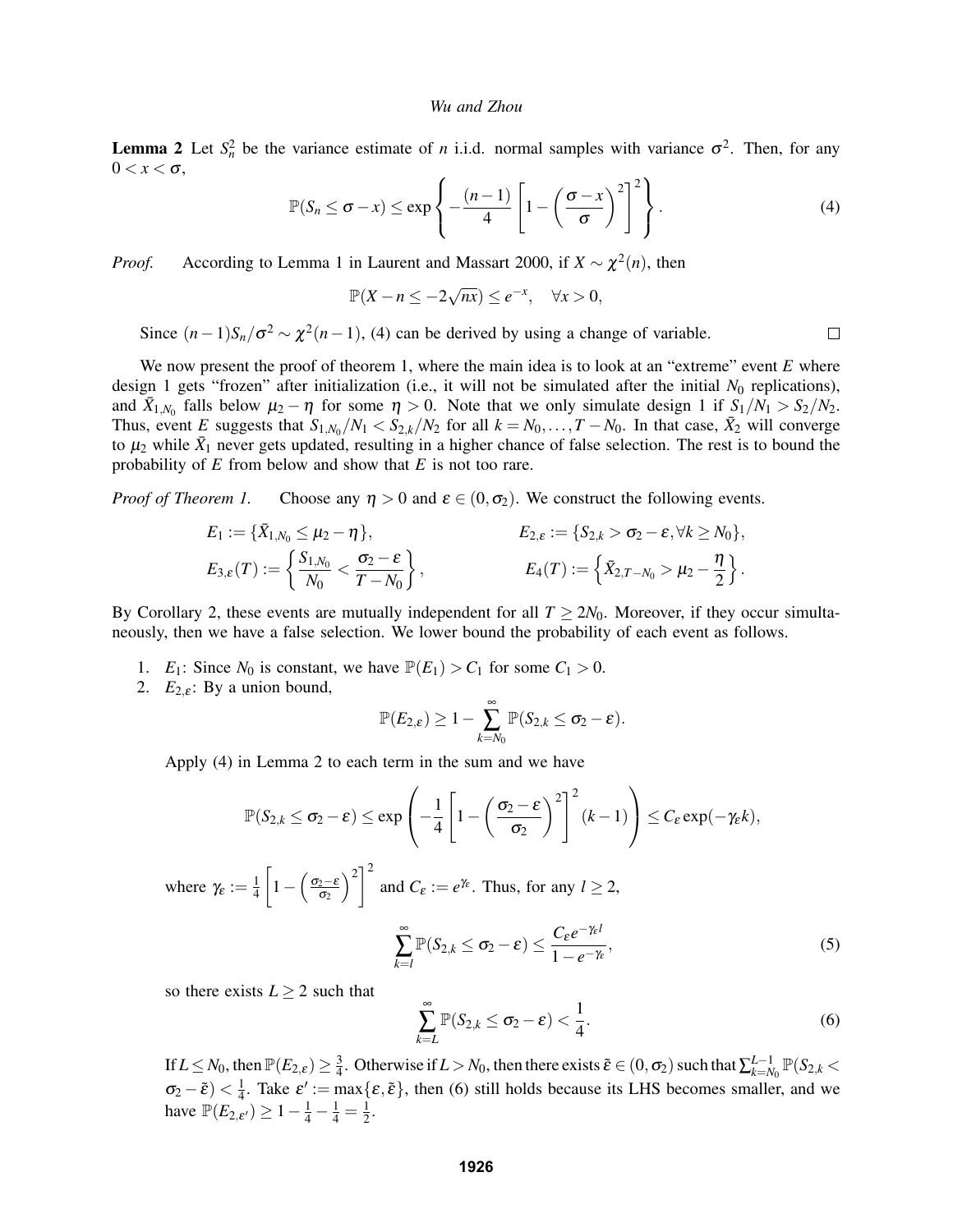3.  $E_{3,\varepsilon}(T)$ : Take  $\varepsilon$  to be the  $\varepsilon'$  we just defined. Since  $(N_0 - 1)S_{1,N_0}^2/\sigma_1^2 \sim \chi^2(N_0 - 1)$ ,

$$
\mathbb{P}(E_{3,\varepsilon}(T)) = \mathbb{P}\left(\chi^2(N_0 - 1) \leq \frac{B}{(T - N_0)^2}\right),\tag{7}
$$

where  $B := (N_0 - 1)N_0^2(\sigma_2 - \varepsilon)^2/\sigma_1^2$ . Notice that for i.i.d.  $\mathcal{N}(0,1)$  random variables  $Z_1, \ldots, Z_k$  and  $x > 0$ .

$$
\mathbb{P}(\chi^2(k) \le x) \ge \mathbb{P}\left(\bigcap_{i=1}^k \left\{Z_i^2 \le x/k\right\}\right) = \left[\mathbb{P}\left(|Z_1| \le \sqrt{x/k}\right)\right]^k,\tag{8}
$$

where by inspecting the shape of normal p.d.f., we have

$$
\mathbb{P}(|Z_1| \le t) \ge \frac{1}{\sqrt{2\pi}} e^{-\frac{t^2}{2}} \cdot 2t \ge Kt \tag{9}
$$

 $\Box$ 

for some  $K > 0$  and all *t* small. Apply (8) and (9) to (7) to get

$$
\mathbb{P}(E_{3,\varepsilon}(T)) \ge \left( K \sqrt{\frac{B}{(T-N_0)^2}} \right)^{N_0-1} \ge \frac{C_3}{(T-N_0)^{N_0-1}}
$$

for some  $C_3 > 0$  and all  $T \geq 2N_0$ .

4. *E*<sub>4</sub>(*T*): Since  $\mathbb{P}(E_4(T)) \uparrow 1$  as  $T \uparrow \infty$ , there exists some  $C_2 > 0$  such that for all  $T \ge 2N_0$ , we have  $\mathbb{P}(E_4(T)) > C_2.$ 

Letting  $E(T) := E_1 \cap E_{2,\varepsilon'}(T) \cap E_{3,\varepsilon'}(T) \cap E_4(T)$ , the above lower bounds imply that

$$
\begin{aligned} \text{PFS}(T) &= \mathbb{P}\left(\bar{X}_{1,N_1} < \bar{X}_{2,N_2}\right) \\ &\geq \mathbb{P}\left(\bar{X}_{1,N_1} < \bar{X}_{2,N_2} \mid E(T)\right) \mathbb{P}(E(T)) \\ &\geq 1 \cdot C_1 \cdot \frac{1}{2} \cdot \frac{C_3}{(T - N_0)^{N_0 - 1}} \cdot C_2 \geq \frac{C}{(T - N_0)^{N_0 - 1}} \end{aligned}
$$

for some  $C > 0$  and all  $T \geq 2N_0$ . This completes the proof.

From Theorem 1's proof, we see that OCBA+ with a constant  $N_0$  has a polynomial convergence rate because  $\mathbb{P}(E_{3,\varepsilon}(T))$  decreases only polynomially fast as  $T \to \infty$ , which is essentially due to (9), i.e., as  $t \to 0$ ,  $\mathbb{P}(|Z_1| \le t)$  converges to 0 only at a linear rate. It may be possible to extend the same idea to OCBA when  $K \geq 3$ , where we need to construct a similar but more complicated event on which design *b* gets "frozen" after initialization. Specifically, we may consider when  $\bar{X}_{b,N_0} < \min_{i \in \mathcal{I}} \mu_i - \eta$  for some  $\eta > 0$ , and  $S_{b,N_0}$  is arbitrarily small as *T* increases. However, the main difficulty here is that  $E_{3,\varepsilon}(T)$  may not be so easily characterized and the independence suggested by Lemma 1 might not be as useful.

#### 4.2 Constant  $N_0$  in OCBAR

We have seen in Section 4.1 that a constant  $N_0$  will slow down OCBA and OCBA+'s convergence rate to polynomial. In this section, we show for OCBAR that randomization does not help get around this issue. Similarly, we focus on a two-design case and later discuss how to extend to  $K \geq 3$ .

**Theorem 3** Let Assumption 1 hold, and suppose that  $K = 2$  and  $\mu_1 > \mu_2$ . If OCBAR chooses a constant  $N_0 \geq 2$ , then

$$
-\lim_{T \to \infty} \frac{1}{T} \log PFS(T) = 0.
$$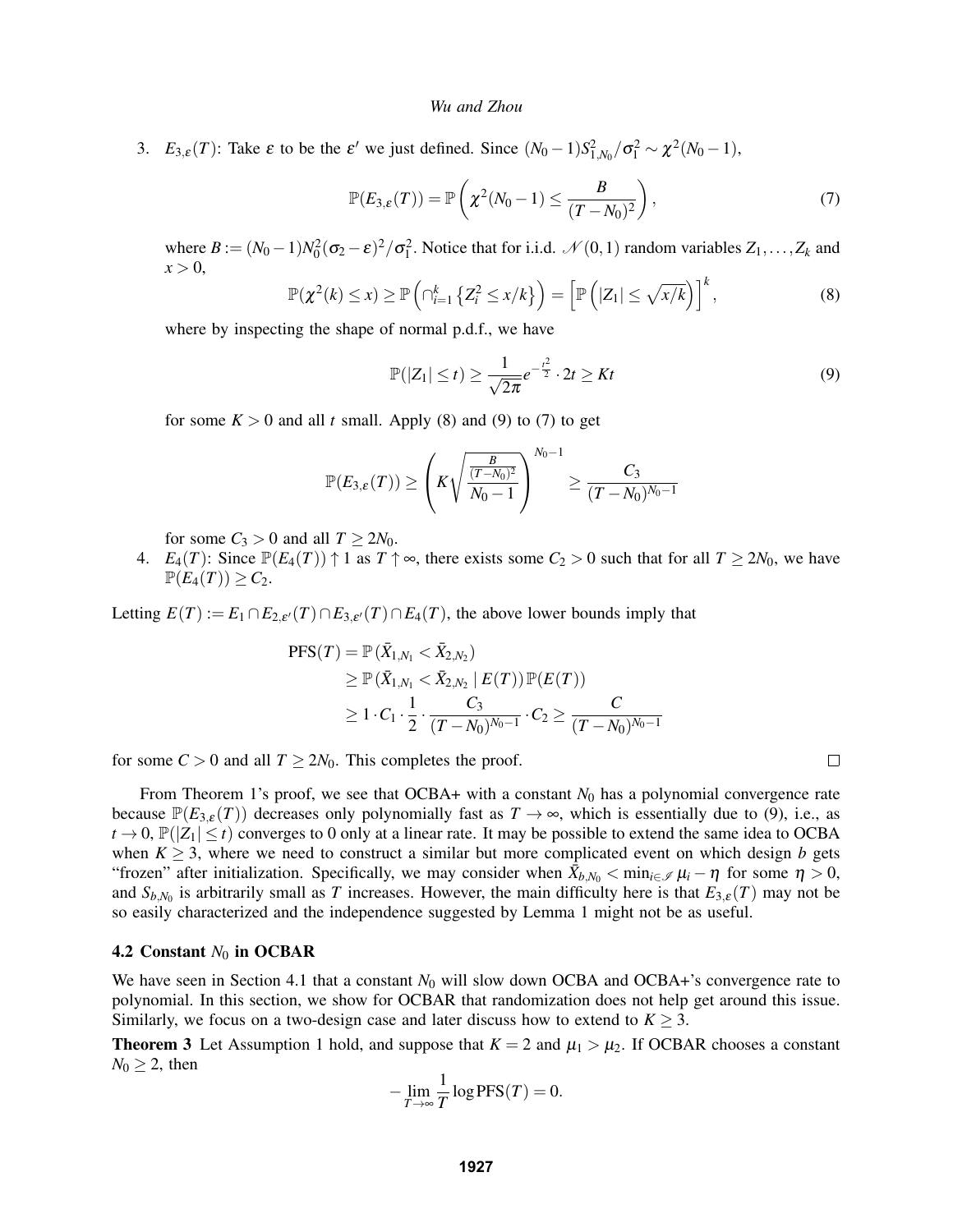*Proof.* We follow the same idea as in Theorem 1's proof, which is to construct an event on which design 1 gets "frozen" after initialization. Choose  $\eta > 0, \varepsilon > 0$ , and consider the following event.

$$
A:=\{\bar{X}_{1,N_0}<\mu_2-2\eta\,,S_{1,N_0}\leq\varepsilon\},
$$

which occurs with a positive probability. Let  $l_t$  denote the *t*th design sampled/simulated after initialization, where  $t = 1, 2, \ldots, T - 2N_0$ . Note that

$$
PFS(T) \geq \mathbb{P}(\{\bar{X}_{2,T} \geq \mu_2 - \eta\} \cap \{l_t = 2, \forall t = 1, ..., T - 2N_0\} | A) \mathbb{P}(A).
$$

We then have

$$
\mathbb{P}(\{\bar{X}_{2,T} \geq \mu_2 - \eta\} \cap \{l_t = 2, \forall t = 2,\ldots, T - 2N_0\} | A) \geq \underbrace{\mathbb{P}(l_t = 2, \forall t = 1,\ldots, T | A)}_{P_1(T)} - \underbrace{\mathbb{P}(\bar{X}_{2,T} < \mu_2 - \eta | A)}_{P_2(T)}.
$$

Write  $P_1(T)$  as  $\mathbb{P}(l_t = 2, \forall t | A)$  for short. Notice that

$$
\mathbb{P}(l_{t} = 2, \forall t | A) = \mathbb{P}(l_{t} = 2, \forall t | S_{1,N_{0}} \le \varepsilon)
$$
\n
$$
= \frac{\mathbb{P}(\{l_{t} = 2, \forall t \} \cap \{S_{1,N_{0}} \le \varepsilon\})}{\mathbb{P}(S_{1,N_{0}} \le \varepsilon)}
$$
\n
$$
= \frac{\int_{0}^{\varepsilon} \mathbb{P}(l_{t} = 2, \forall t | S_{1,N_{0}} = x) f_{S_{1,N_{0}}}(x) dx}{\mathbb{P}(S_{1,N_{0}} \le \varepsilon)},
$$
\n(10)

where  $f_{1,N_0}$  denotes the p.d.f. of  $S_{1,N_0}$ . In addition, by the definition of Algorithm 3,

$$
\mathbb{P}(l_t = 2, \forall t \mid S_{1,N_0} = x) = \mathbb{E}\left[\prod_{t=N_0}^{T-1} \frac{S_{2,t}}{S_{2,t}+x}\right],
$$

which implies that for all  $x \in [0, \varepsilon]$ ,

$$
\mathbb{P}(l_t = 2, \forall t \mid S_{1,N_0} = x) \ge \mathbb{E}\left[\prod_{t=N_0}^{T-1} \frac{S_{2,t}}{S_{2,t} + \varepsilon}\right].
$$
\n(11)

Plug  $(11)$  into  $(10)$  and we have

$$
\mathbb{P}(l_t=2,\forall t \mid A) \geq \mathbb{E}\left[\prod_{t=N_0}^{T-1}\frac{S_{2,t}}{S_{2,t}+\varepsilon}\right],
$$

and it follows by Jensen's inequality that

$$
\lim_{T \to \infty} \frac{1}{T} \log \mathbb{P}(l_t = 2, \forall t | A) \ge \lim_{T \to \infty} \frac{1}{T} \log \mathbb{E} \left[ \prod_{t=N_0}^{T-1} \frac{S_{2,t}}{S_{2,t} + \varepsilon} \right]
$$
\n
$$
\ge \lim_{T \to \infty} \frac{1}{T} \sum_{t=N_0}^{T-1} \mathbb{E} \left[ \log \left( \frac{S_{2,t}}{S_{2,t} + \varepsilon} \right) \right].
$$
\n(12)

Furthermore, we have the following claim.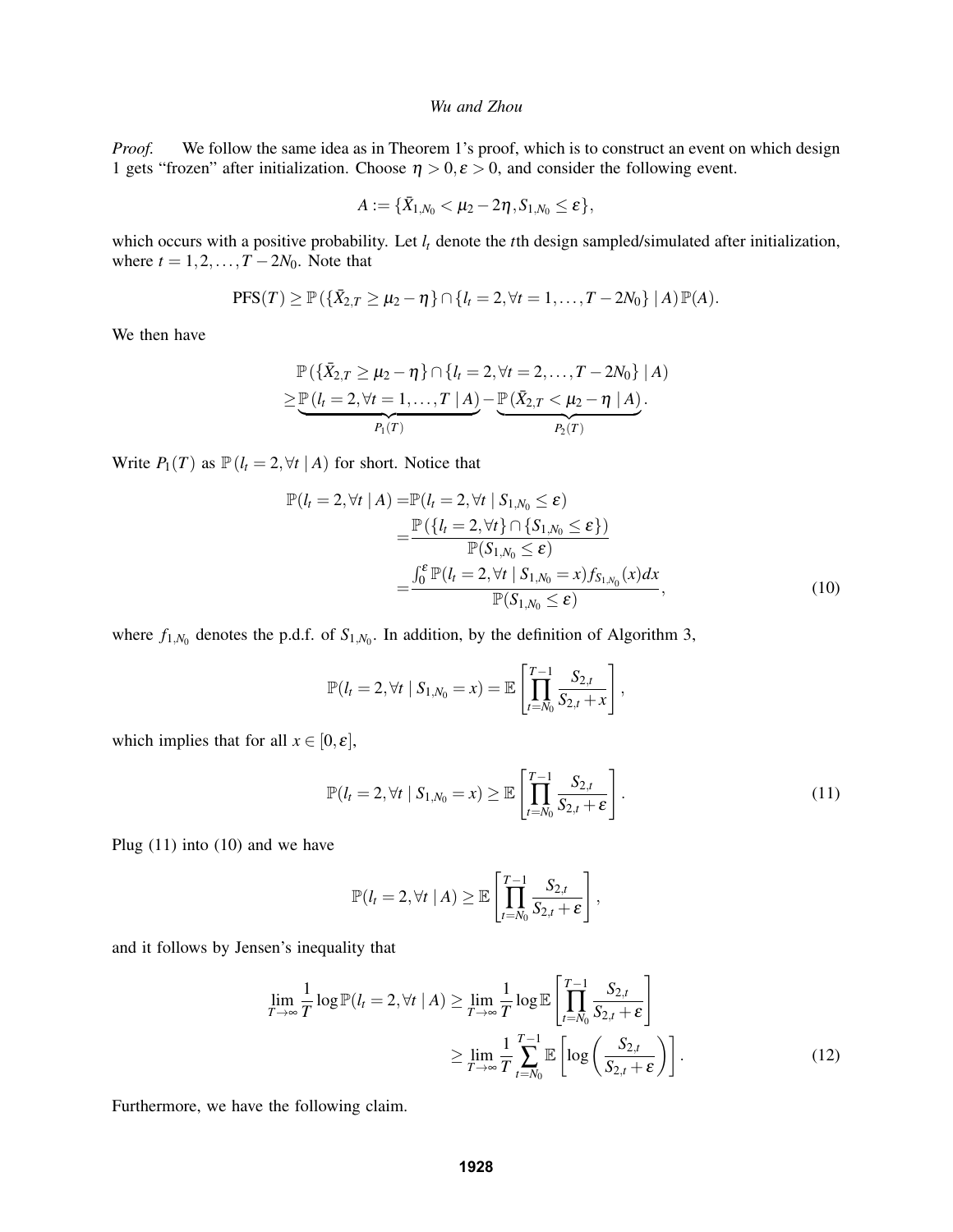Claim 1

$$
\lim_{t\to\infty}\mathbb{E}\left[\log\left(\frac{S_{2,t}}{S_{2,t}+\varepsilon}\right)\right]=\log\left(\frac{\sigma_2}{\sigma_2+\varepsilon}\right),\quad\forall\varepsilon>0.
$$

*Proof of Claim 1.* This can be shown using the Dominated Convergence Theorem.

Apply Claim 1 to (12) to get

$$
R_1(\varepsilon) := -\lim_{T \to \infty} \frac{1}{T} \log P_1(T) \le \log \left( \frac{\sigma_2 + \varepsilon}{\sigma_2} \right). \tag{13}
$$

On the other hand,  $P_2(T)$  involves a tail event and by the independence of  $\{\bar{X}_{2,T} < \mu_2 - \eta\}$  and A,

$$
R_2 := -\lim_{T \to \infty} \frac{1}{T} \log P_2(T) = -\lim_{T \to \infty} \frac{1}{T} \log \mathbb{P}(\bar{X}_{2,T} < \mu_2 - \eta) = \frac{\eta^2}{2\sigma_2^2}.\tag{14}
$$

We can find  $\tilde{\varepsilon} > 0$  such that  $R_1(\tilde{\varepsilon}) < R_2$ , so for  $\varepsilon = \tilde{\varepsilon}$  there exists  $T_{\tilde{\varepsilon}} \in \mathbb{Z}^+$  such that  $P_1(T) - P_2(T) > 0$  for all  $T \geq T_{\tilde{\epsilon}}$ . Taking  $\varepsilon = \tilde{\epsilon}$  and combining all these together,

$$
\limsup_{T\to\infty}-\frac{1}{T}\log\mathrm{PFS}(T)\leq-\lim_{\substack{T\geq T_{\varepsilon}\\ T\to\infty}}\frac{1}{T}\log\left\{[P_1(T)-P_2(T)]\mathbb{P}(A)\right\}=\log\left(\frac{\sigma_2+\varepsilon}{\sigma_2}\right).
$$

Take the limit on the RHS as  $\varepsilon \downarrow 0$  and the conclusion follows.

Theorem 3 implies a sub-exponential convergence rate. It is promising to extend the proof technique to  $K \geq 3$ : we only need to study an event where (i) all suboptimal designs have arbitrarily small initial variance estimates and are "frozen" after initialization; (ii) one suboptimal design has an initial mean estimate that is higher than  $\mu_1 + 2\eta$  for some  $\eta > 0$ ; (iii) the best design's final estimate is lower than  $\mu_1 + \eta$ . The final step is to check if such an event is still only sub-exponentially rare.

Theorems 1 and 3 both suggest that it may be sensible to avoid using a constant initial sample size  $N_0$  when designing algorithms for fixed budget R&S, since it will likely result in a sub-exponential PFS convergence rate. Setting all the maths aside, an intuitive explanation is as follows. After initialization, there is always a nonzero probability that some designs' mean and variance get severely underestimated/overestimated. If an algorithm highly depends on those estimates, then it may be "tricked" into undersampling or even "freezing" some designs, forbidding a timely correction of their estimation error. The problem with a constant *N*<sup>0</sup> is that it will result in a constant probability of being "tricked". However, if we force the initial sample size  $N_0$  to grow proportionally with  $T$ , then the probability of such an event will decrease exponentially fast as  $T \rightarrow \infty$ .

#### 4.3 Exponential Convergence Rate of OCBA+ and OCBAR

With a linearly increasing *N*0, we show that the PFS converges exponentially fast for OCBA+ and OCBAR. Our PFS bound, though crude, fills the long-standing void of finite-sample guarantee for OCBA. The key idea is that  $N_0 \leq N_i \leq T$  for each design *i*, so if for all  $r = N_0, \ldots, T$ , the  $\bar{X}_{i,r}$ 's are close enough to their true values, then a correct selection can be guaranteed regardless of the exact value of *N<sup>i</sup>* . Considering the complement of this event yields an exponential upper bound on the PFS.

**Theorem 4** Let Assumption 1 hold and suppose  $\mu_1 > \mu_2 \geq \cdots \geq \mu_K$ . Then, for OCBA+ and OCBAR (with  $N_0 = \lfloor \alpha_0 T/K \rfloor$ ), there exists some positive constants  $C_1, \ldots, C_K$  (independent of *T*) such that

$$
PFS(T) \le C_1 \exp\left(-\frac{\delta^2 \alpha_0 T}{8\sigma_1^2 K}\right) + \sum_{i=2}^K C_i \exp\left(-\frac{\bar{\delta}_i^2 \alpha_0 T}{2\sigma_i^2 K}\right), \quad \forall T \ge KN_0,
$$
\n(15)

where  $\delta := \mu_1 - \mu_2$  and  $\bar{\delta}_i = \mu_2 - \mu_i + \frac{\delta}{2}$  for  $i = 2, \dots, K$ .

 $\Box$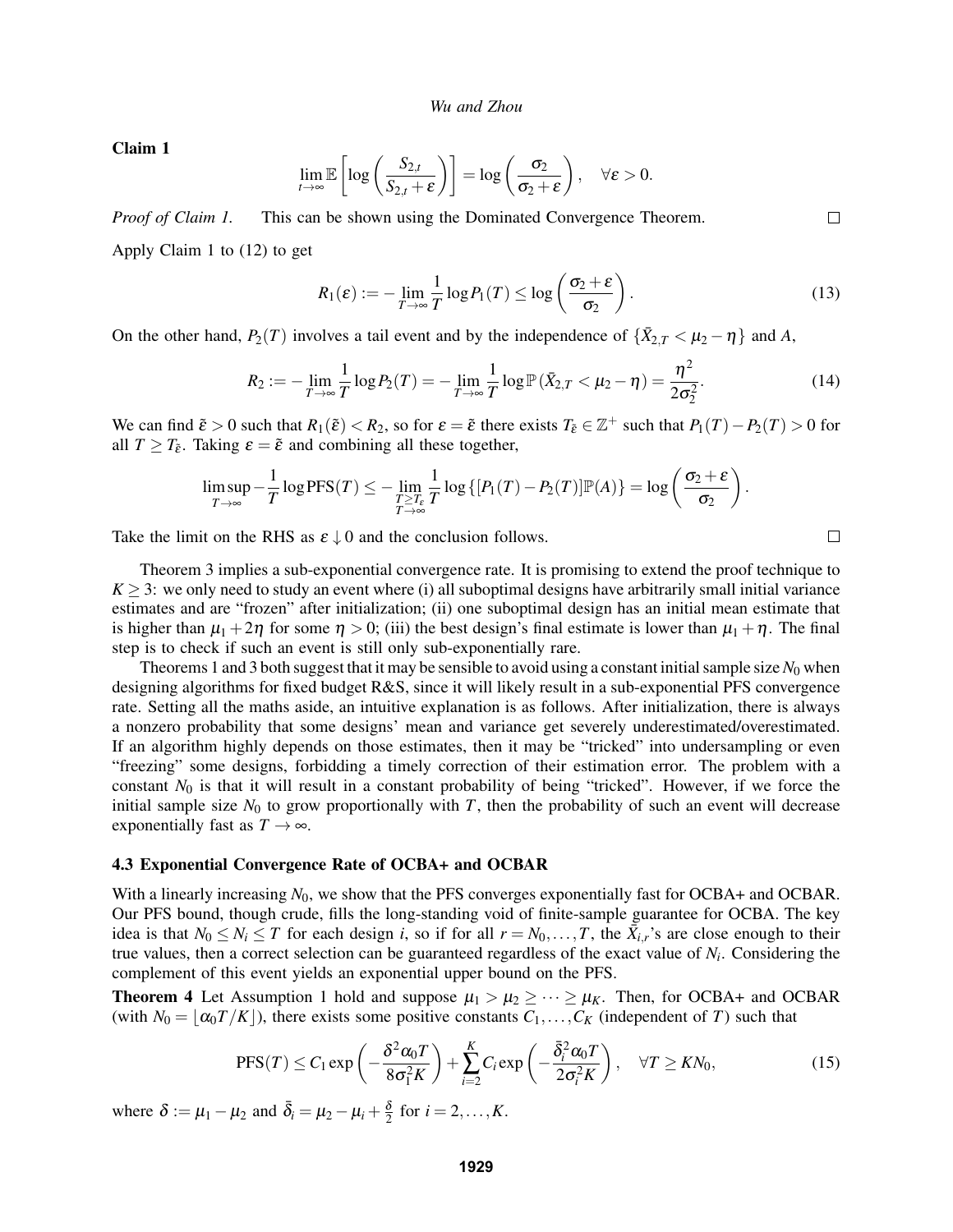*Proof.* Note that if the event

$$
\mathscr{E} := \bigcap_{r=N_0}^T \left\{ \left\{ \bar{X}_{1,r} \geq \mu_1 - \frac{\delta}{2} \right\} \bigcap \left\{ \bigcap_{i \neq 1} \left\{ \bar{X}_{i,r} \leq \mu_i + \bar{\delta}_i \right\} \right\} \right\}
$$

occurs, then we have a correct selection. Apply a Gaussian tail bound and we have

$$
\begin{split} \mathrm{PFS}(T) \leq \mathbb{P}(\mathscr{E}^c) \leq \sum_{r=N_0}^T \left[ \mathbb{P}\left(\bar{X}_{1,r} < \mu_1 - \frac{\delta}{2}\right) + \sum_{i=2}^K \mathbb{P}\left(\bar{X}_{i,r} > \mu_i + \bar{\delta}_i\right) \right] \\ \leq \sum_{r=N_0}^{\infty} \mathbb{P}\left(\bar{X}_{1,r} < \mu_1 - \frac{\delta}{2}\right) + \sum_{i=2}^K \sum_{r=N_0}^{\infty} \mathbb{P}\left(\bar{X}_{i,r} > \mu_i + \bar{\delta}_i\right) \\ \leq \sum_{r=N_0}^{\infty} \exp\left(-\frac{\delta^2 r}{8\delta_1^2}\right) + \sum_{i=2}^K \sum_{r=N_0}^{\infty} \exp\left(-\frac{\bar{\delta}_i^2 r}{2\sigma_i^2}\right). \end{split}
$$

The conclusion follows from evaluating the geometric sums.

Theorem 4 applies to a wide range of algorithms that starts by simulating each design  $\left\lfloor \alpha_0 T/K \right\rfloor$  times. In particular, the original OCBA with  $N_0 = \lfloor \alpha_0 T/K \rfloor$  will also achieve an exponential convergence rate. In Section 5, we use numerical experiments to demonstrate the benefits of OCBA+ and OCBAR's fully sequential feature by comparing them with OCBA with a linearly growing *N*0.

# 5 NUMERICAL RESULTS

We compare the performance of OCBA+, OCBAR, OCBA, and a revised OCBA with  $N_0 = |\alpha_0 T|$ , which we call "OCBA2". The problem parameters are listed as follows, where "Slippage Configuration" refers to the least favorable configuration where all the suboptimal designs have the same mean.

- 1. *Ten designs A*:  $\mu = [1, 1.1, 1.2, \ldots, 1.8, 5], \sigma = [5, 5, \ldots, 5, 20].$
- 2. *Ten designs B*:  $\mu = [1, 1.1, 1.2, \ldots, 1.8, 5], \sigma = [20, 20, \ldots, 20, 5].$
- 3. *Equal variances*:  $\mu = [1, 2, \ldots, 10], \sigma_i = 10, \forall i = 1, 2, \ldots, 10.$
- 4. *Increasing variances*:  $\mu = [1, 2, ..., 10], \sigma = [6, 7, 8, ..., 15].$
- 5. *Slippage Configuration A*:  $\mu = [1, 1, 1, 1, 2], \sigma = [2, 2, 2, 2, 10].$
- 6. *Slippage Configuration B*:  $\mu = [1, 1, 1, 1, 2], \sigma = [10, 10, 10, 10, 2].$

The algorithm parameters are  $\alpha_0 = 0.2$  for OCBA+, OCBAR and OCBA2,  $N_0 = 10$  for OCBA, and  $\Delta = 20$ for OCBA and OCBA2. We would like to see how fast the PCS converges to 1 when *T* ranges from 200 to 4,000 (with an increment of 200). All four algorithms are run for 10,000 independent replications to estimate the PCS using common random numbers, i.e., they share the same  $X_i$ <sup>r</sup>'s for all  $i = 1, \ldots, K$  and  $r = 1, 2, \ldots$  The PCS curves are gathered in Figure 1. We have the following observations.

- 1. In all six cases, it can be seen that OCBA+, OCBAR and OCBA2 all attain higher PCS than OCBA under every fixed *T*. In particular, in the first instance, OCBA takes as much as four times the budget of OCBAR to achieve a 0.95 PCS.
- 2. In Figure 1 (a), (b), (e) and (f), OCBA clearly suffers from a slower convergence rate compared with our algorithms.
- 3. The advantage of our algorithms is less obvious in Figure 1 (c) and (d), where no design's variance is significantly higher/lower than the others'.
- 4. Based on observations 2 and 3, we may conclude that OCBA+ and OCBAR are more likely to achieve a large improvement if the designs have a wide range of variances. Also, which of these two performs better appears to be problem-specific.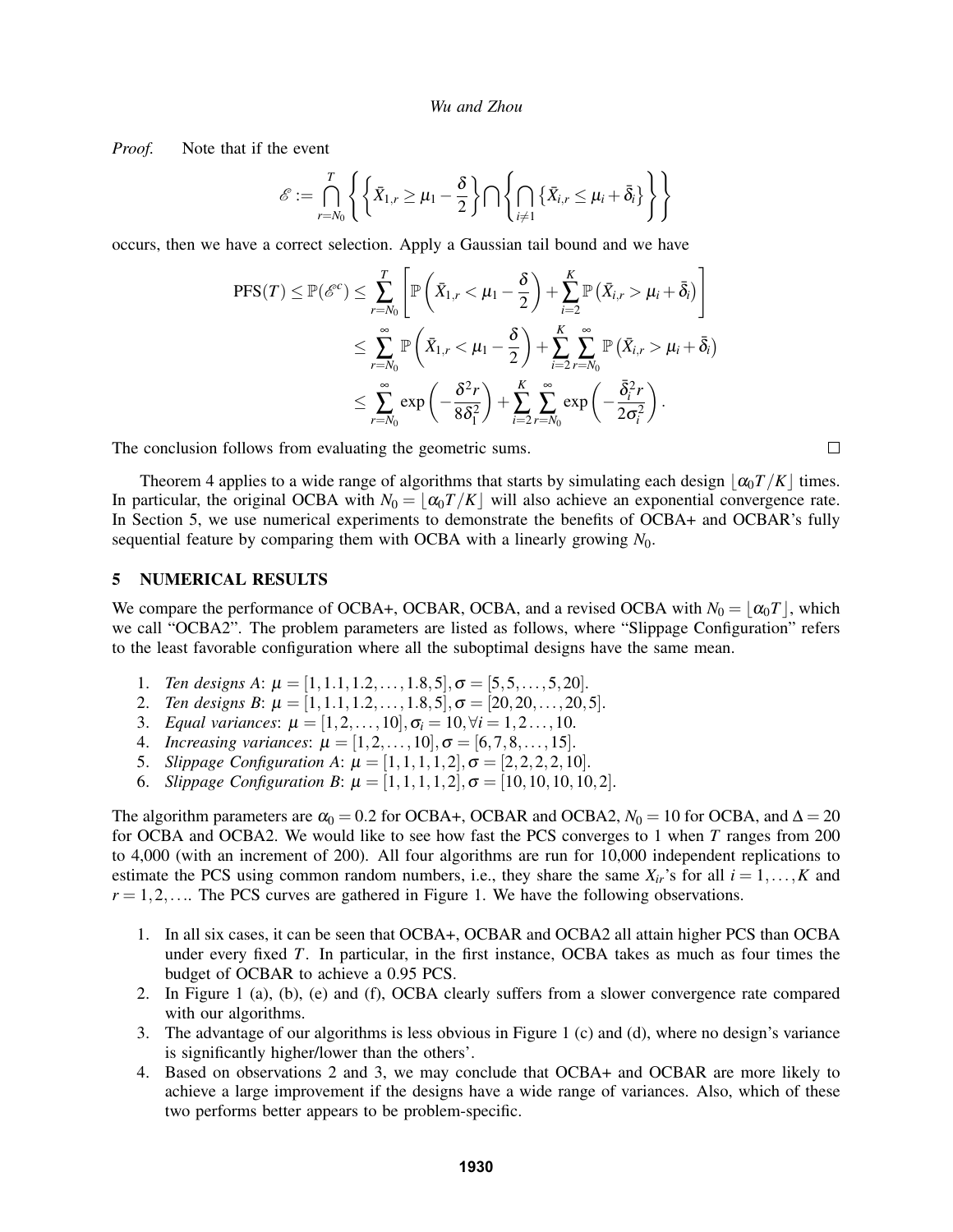5. Finally, OCBA+ and OCBAR almost always outperform OCBA2, but the improvement is much smaller compared with that over OCBA. This suggests that  $(i)$  a constant  $N_0$  is the main bottleneck of OCBA; (ii) a fully sequential allocation strategy can facilitate theoretical analysis as well as further boost the performance.

### **REFERENCES**

- Chen, C.-H., J. Lin, E. Yucesan, and S. E. Chick. 2000. "Simulation Budget Allocation for Further Enhancing ¨ the Efficiency of Ordinal Optimization". *Discrete Event Dynamic Systems* 10(3):251–270.
- Chen, C.-H., D. He, and M. Fu. 2006. "Efficient Dynamic Simulation Allocation in Ordinal Optimization". *IEEE Transactions on Automatic Control* 51(12):2005–2009.
- Chen, C.-H., and L. H. Lee. 2010. *Stochastic Simulation Optimization: An Optimal Computing Budget Allocation*. 1st ed. River Edge, NJ, USA: World Scientific Publishing Co., Inc.
- Frazier, P. I. 2014. "A Fully Sequential Elimination Procedure for Indifference-Zone Ranking and Selection with Tight Bounds on Probability of Correct Selection". *Operations Research* 62(4):926–942.
- Glynn, P., and S. Juneja. 2004. "A Large Deviations Perspective on Ordinal Optimization". In *Proceedings of the 2004 Winter Simulation Conference*, edited by J. Smith et al., 577–585. Piscataway, New Jersey: IEEE.
- Glynn, P., and S. Juneja. 2015. "Ordinal Optimization-Empirical Large Deviations Rate Estimators, and Stochastic Multi-Armed Bandits". *arXiv preprint arXiv:1507.04564*.
- Henderson, S. G., and B. L. Nelson. 2006. *Handbooks in Operations Research and Management Science: Simulation*. 1st ed, Volume 13. New York, NY, USA: Elsevier.
- Jacobovic, R., and O. Zuk. 2017. "On the Asymptotic Efficiency of Selection Procedures for Independent Gaussian Populations". *Electronic Journal of Statistics* 11(2):5375–5405.
- Kim, S.-H., and B. L. Nelson. 2001. "A Fully Sequential Procedure for Indifference-Zone Selection in Simulation". *ACM Transactions on Modeling and Computer Simulation (TOMACS)* 11(3):251–273.
- Laurent, B., and P. Massart. 2000. "Adaptive Estimation of a Quadratic Functional by Model Selection". *Annals of Statistics* 28(5):1302–1338.
- Lee, L. H., E. P. Chew, S. Teng, and D. Goldsman. 2004. "Optimal Computing Budget Allocation for Multi-Objective Simulation Models". In *Proceedings of the 2004 Winter Simulation Conference*, edited by J. Smith et al., 586–594. Piscataway, New Jersey: IEEE.
- Pasupathy, R., S. R. Hunter, N. A. Pujowidianto, L. H. Lee, and C.-H. Chen. 2015. "Stochastically Constrained Ranking and Selection via SCORE". *ACM Transactions on Modeling and Computer Simulation (TOMACS)* 25(1):1.

# AUTHOR BIOGRAPHIES

DI WU is a Ph.D. candidate in the H. Milton Stewart School of Industrial and Systems Engineering at Georgia Institute of Technology. He received his M.S. in control science and engineering from Tsinghua University, China, in 2014. His research interests include simulation optimization, risk quantification, and online learning. His e-mail address is dwu80@gatech.edu.

ENLU ZHOU is an Associate Professor in the H. Milton Stewart School of Industrial and Systems Engineering at Georgia Institute of Technology. She received the B.S. degree with highest honors in electrical engineering from Zhejiang University, China, in 2004, and received the Ph.D. degree in electrical engineering from the University of Maryland, College Park, in 2009. Her research interests include stochastic control and simulation optimization. Her email address is enlu.zhou@isye.gatech.edu and her web page is http://enluzhou.gatech.edu/.